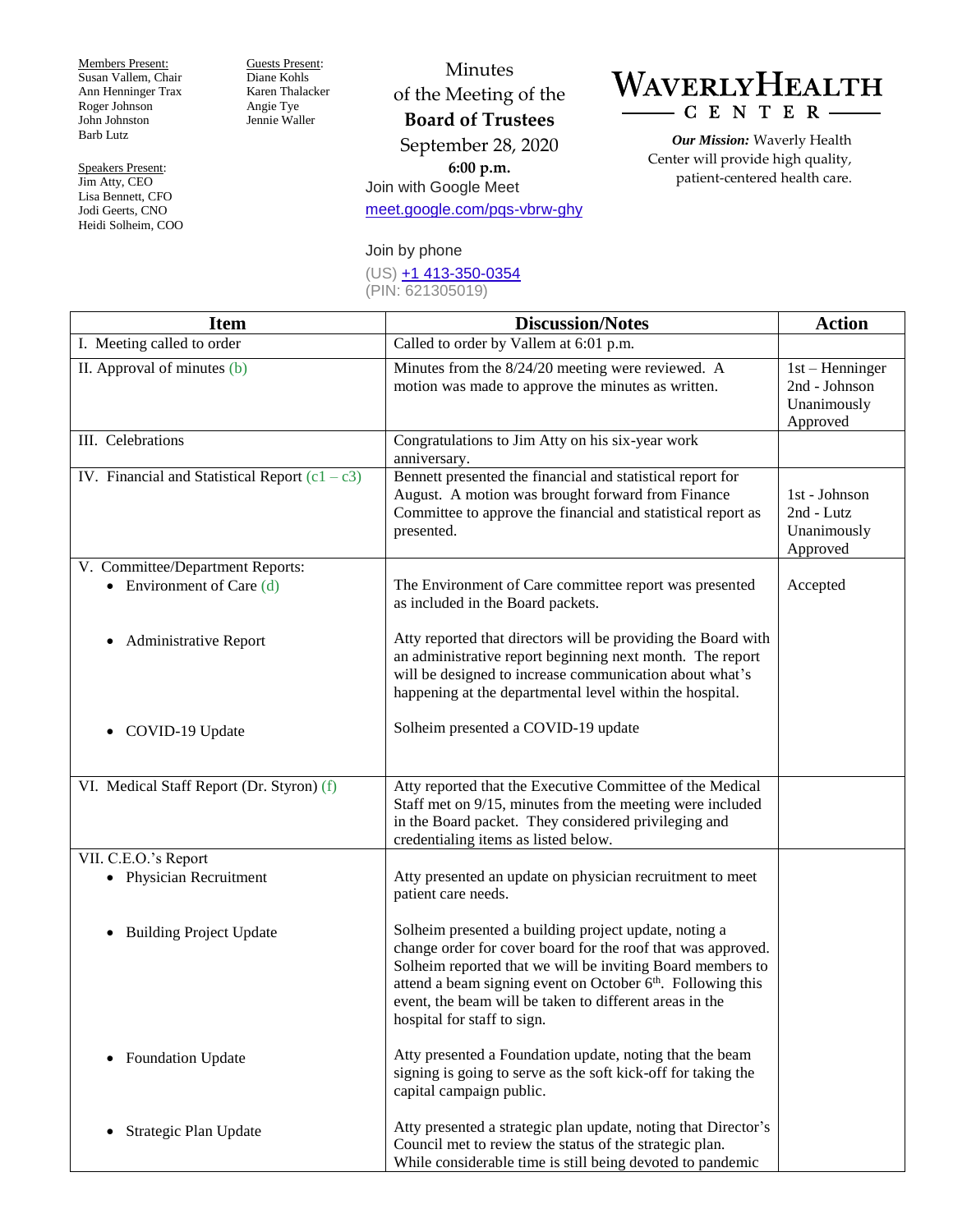|                                                                                                                                                                                                                                                                                                               | response, there has been progress in some areas of the<br>strategic plan.                                                                                                                                                                                                                                   |                                                                         |
|---------------------------------------------------------------------------------------------------------------------------------------------------------------------------------------------------------------------------------------------------------------------------------------------------------------|-------------------------------------------------------------------------------------------------------------------------------------------------------------------------------------------------------------------------------------------------------------------------------------------------------------|-------------------------------------------------------------------------|
| VIII. Old Business                                                                                                                                                                                                                                                                                            |                                                                                                                                                                                                                                                                                                             |                                                                         |
| IX. Quality Update<br>Premiere & eCQM Implementation                                                                                                                                                                                                                                                          | Geerts presented a quality update noting that we will go live<br>with Premiere for electronic clinical quality measures in<br>October or November.                                                                                                                                                          |                                                                         |
| X. New Business<br>• Rural Health Clinic Annual Program<br>Evaluations $(g1 - g5)$                                                                                                                                                                                                                            | Kohls presented the Rural Health Clinic (RHC) program<br>evaluations for Christophel, Janesville, Nashua, Shell Rock<br>& Women's Clinics as included in the Board packets. A<br>motion was made to approve the program evaluations as<br>presented.                                                        | 1st - Johnston<br>2nd - Lutz<br>Unanimously<br>Approved                 |
| Hazard Vulnerability Analysis (h)<br>$\bullet$                                                                                                                                                                                                                                                                | Solheim presented the hazard vulnerability analysis as<br>included in the Board packets. A motion was made to<br>approve the hazard vulnerability analysis as presented.                                                                                                                                    | 1st - Henninger<br>2nd - Lutz<br>Unanimously<br>Approved                |
| Tempus Nova, LLC Agreement for<br>Google Enterprise Co-Term License (i)                                                                                                                                                                                                                                       | Solheim presented an agreement with Tempus Nova, LLC<br>for additional Google Enterprise co-term licenses. A<br>motion was made to approve the agreement as presented.                                                                                                                                      | 1st - Johnson<br>2nd - Johnston<br>Unanimously                          |
| Vitros Agreement (j)                                                                                                                                                                                                                                                                                          | Solheim presented a reagent rental agreement for two<br>Ortho-Clinical Diagnostics VITROS XT 7600<br>Chemistry/Immunoassay Systems. Discussion was held<br>regarding the costs and benefits associated with having two<br>analyzers. A motion was made to approve the seven year<br>agreement as presented. | Approved<br>1st - Henninger<br>2nd - Johnson<br>Unanimously<br>Approved |
| LifeServe Blood Center Supply and<br>$\bullet$<br>Services Agreement (m1-4)                                                                                                                                                                                                                                   | Solheim presented a supply and services agreement with<br>LifeServe Blood Center. A motion was made to approve<br>option A of the five-year agreement as presented.                                                                                                                                         | 1st - Johnston<br>2nd - Lutz<br>Unanimously                             |
| New Privilege Requests:<br>$\blacksquare$ Christopher Johnson, MD - Active,<br>OBGyn, WHC                                                                                                                                                                                                                     | Privileging items were presented as individually listed at<br>left. All files have been reviewed by the Executive<br>Committee of the Medical Staff. The Executive Committee                                                                                                                                | Approved                                                                |
| $\blacksquare$ Shama Rathi, MD - Consulting,<br>Psychiatry, Integrated Telehealth<br>Partners<br>- Karen Sadler, ARNP Active,<br><b>ARNP</b> Family Practice, WHC<br>$\blacksquare$ Lori Sinclair, MD – Courtesy,<br>Pathology, Cedar Valley Pathology<br>• Erica Smith, DO - Active, Family<br>Practice, WHC | recommends approval. A motion was made to approve all<br>privileging items as individually considered and<br>recommended by the Executive Committee of the Medical<br>Staff.                                                                                                                                | 1st - Johnson<br>2nd - Lutz<br>Unanimously<br>Approved                  |
| Resignation from Medical Staff:<br>$\bullet$<br>Barbara Weno, MD - Active, OB-<br>Gyn, WHC<br>Robin Farley, OPA-C, - Courtesy,<br>Orthopedic Physician's Assistant,<br><b>CVMS</b>                                                                                                                            |                                                                                                                                                                                                                                                                                                             |                                                                         |
| New/Revised Policies & Procedures:<br>$\bullet$<br>• PC-P&P-1292 Patient Visitors<br>During the COVID-19 Pandemic                                                                                                                                                                                             | Geerts noted that revisions are being made to the Patient<br>Visitors During the COVID-19 Pandemic policy. It will be<br>brought to the Board for approval in October.                                                                                                                                      |                                                                         |